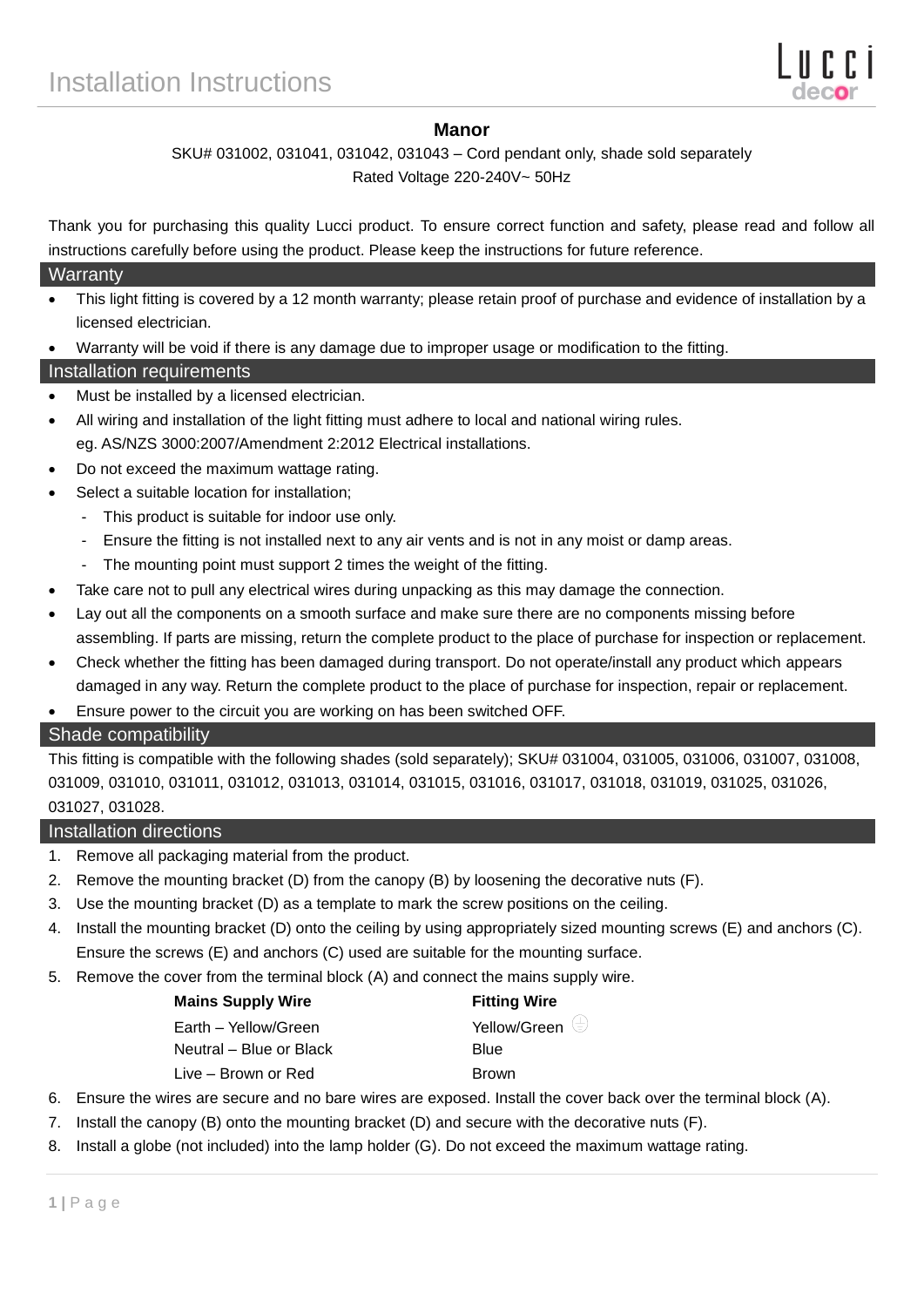**NOTE:** If you have bought a shade (sold separately), refer to the instruction manual included with the shade for installation directions.